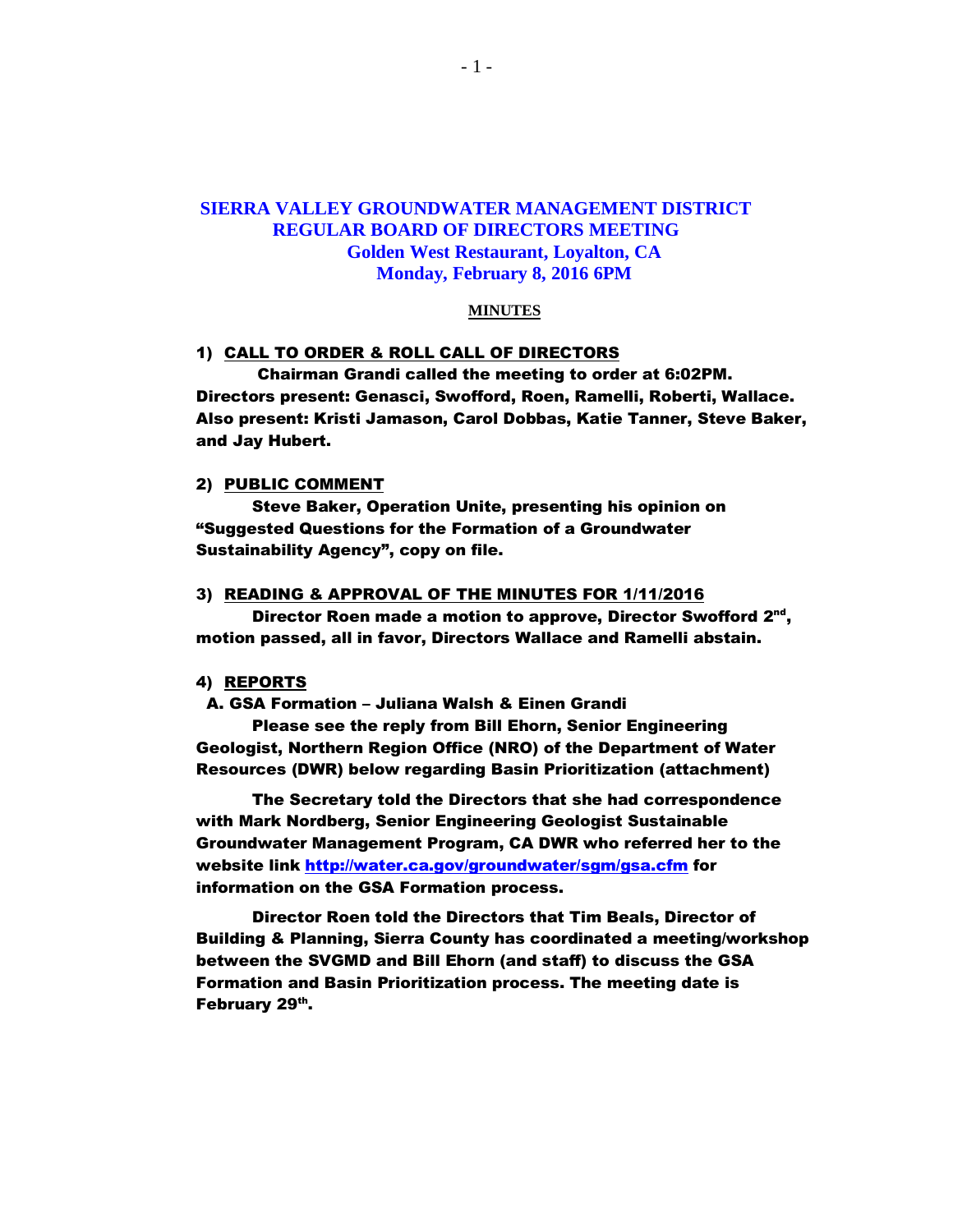### QUESTIONS TO ASK BILL EHORN & STAFF AT GSA FORMATION WORKSHOP

What can the SVGMD do to change our medium priority? ranking? How often should the nesting monitoring wells be read for best data? What would be the impact of reduced monitoring? on all but 5 of the wells? What are the court certified meter brands and what is the importance of a certification on the meters required by the State? What are other areas of protocol that need to be addressed? for the formation of a GSA?

B. Technical Report/Safe Yield (talk w/Ken Schmidt) Jim Roberti - The differences between "confined "and "unconfined" aquifers were discussed.

The safe yield amount in Mr. Schmidt's report was explained and talked about by the Directors. The Directors would like a better explanation of the 6000 acre feet mentioned in the 2012-2014 Technical Report.

The data that has been collected for the District confirms that the District is not in an overdraft.

C. Audit & Technical Reporting Requirements – Carl Genasci,

Please refer to California Code 26909 Article 1 "Duties Generally" (copy on file)

It is a Board decision to go forward with the Financial Audit for the District. Follow-up at next month's meeting

D. Sample 15-04 Resolution on Public Records Act (PRA) {Paul Roen) –

Paul indicated that a resolution was not needed but a formal written request for the District's public records will be determined on an individual basis with country counsel reviewing the non-disclosure or disclosure of said request. Public funds dictate public information.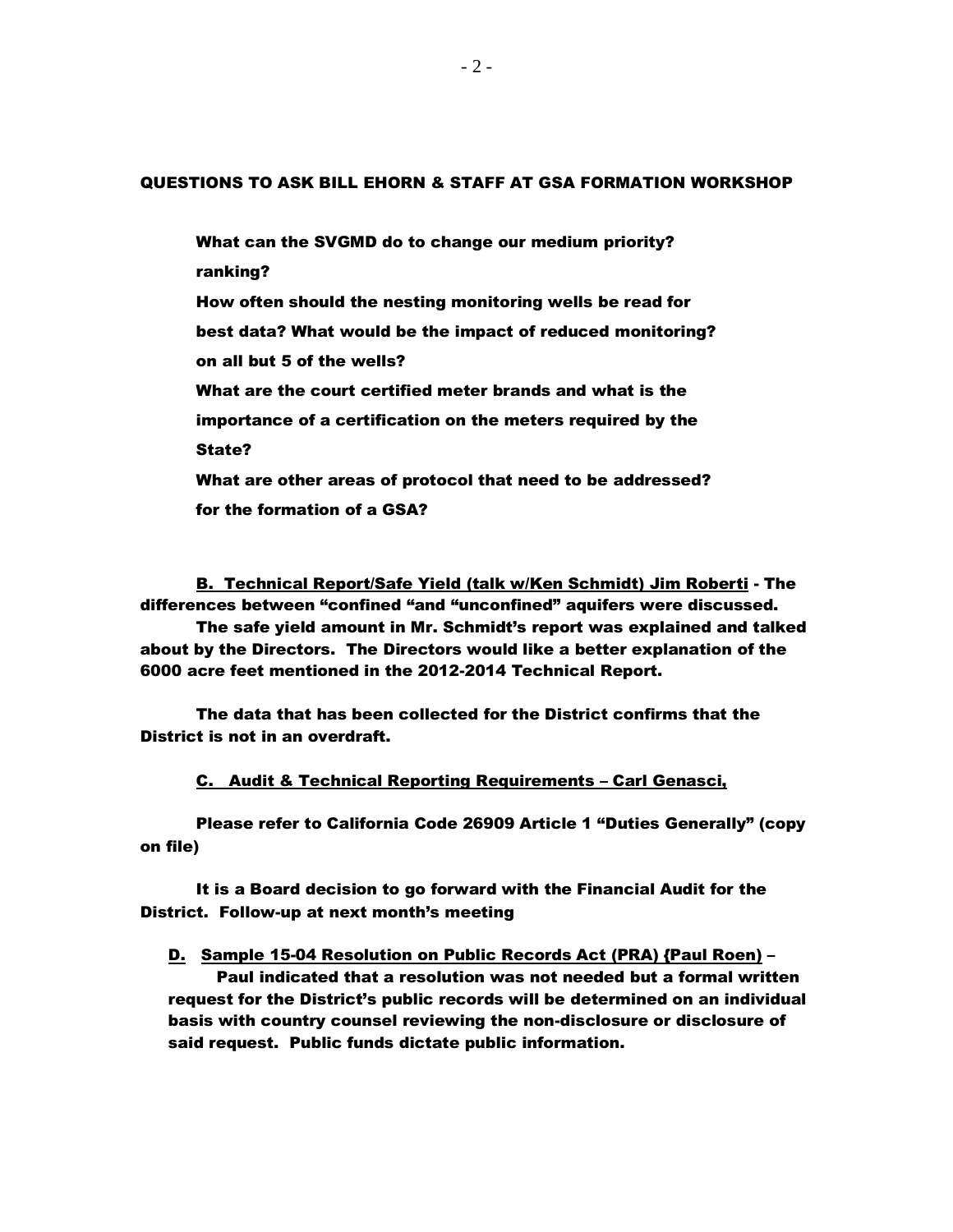### 5) DISCUSSIONS/ACTIONS

A. Elimination of storage fees for files – Juliana Walsh

The Directors unanimously voted to rescind the contract between the District and the secretary dated August 2008 for payment of \$250.00/month for file storage.

The District was offered shared office space for files and operation at the Sierraville School for an undetermined fee by the County. The files will remain at the Secretary's office/home.

B. Reducing meter readings and estimated cost savings (monitoring wells) –

There would be a potential savings of over \$1000/year reading the nested monitoring wells twice a year in Oct and in April. It is Ken Schmidt's opinion to monitor the flow meters on a monthly basis. It was suggested that a hydrograph of the monitoring process be established. This issue should be presented for discussion at the workshop meeting with Mr. Ehorn.

### C. Green Gulch reimbursement –

There have been (2) meters that needed repair over the last year, DMS#11 an 8" meter and DMS#45 a 6" meter. DMS#11 dried up and remain stagnant for a couple of years until 2014 when a new was drilled. The meter from this well was sent in and repaired. SVGMD policy is no reimbursement on repaired meters. The Directors asked the secretary to invite Zach Harrison to the next meeting to discuss this issue.

#### D. Meter repairs/purchases

The cost of a new Senninger meter with telemetry capabilities is approximately \$1500 including adapter plate. To replace all of the McCrometer meters with Senninger would be an estimated cost of \$75K, over a 5 years period.

It is unknown why the McCrometer meters are failing. One possibility is that sand gets inside the bearings. The McCrometer meters are court certified, however it is uncertain if the Senninger meters are court certified. Follow-up at next month's meeting.

Irrigator fees – At the average 3 to 4 meters are being replaced per year. It is suggested that a flat fee be assessed on all meter sites. Director Genasci made a motion to impose a \$200/per meter site maintenance/administrative fee. Directors Roberti 2<sup>nd</sup> the motion, motion passed, all in favor. A dedicated fund would be used for all administrative and repair/replacement costs. All other miscellaneous costs associated with meters would also be included.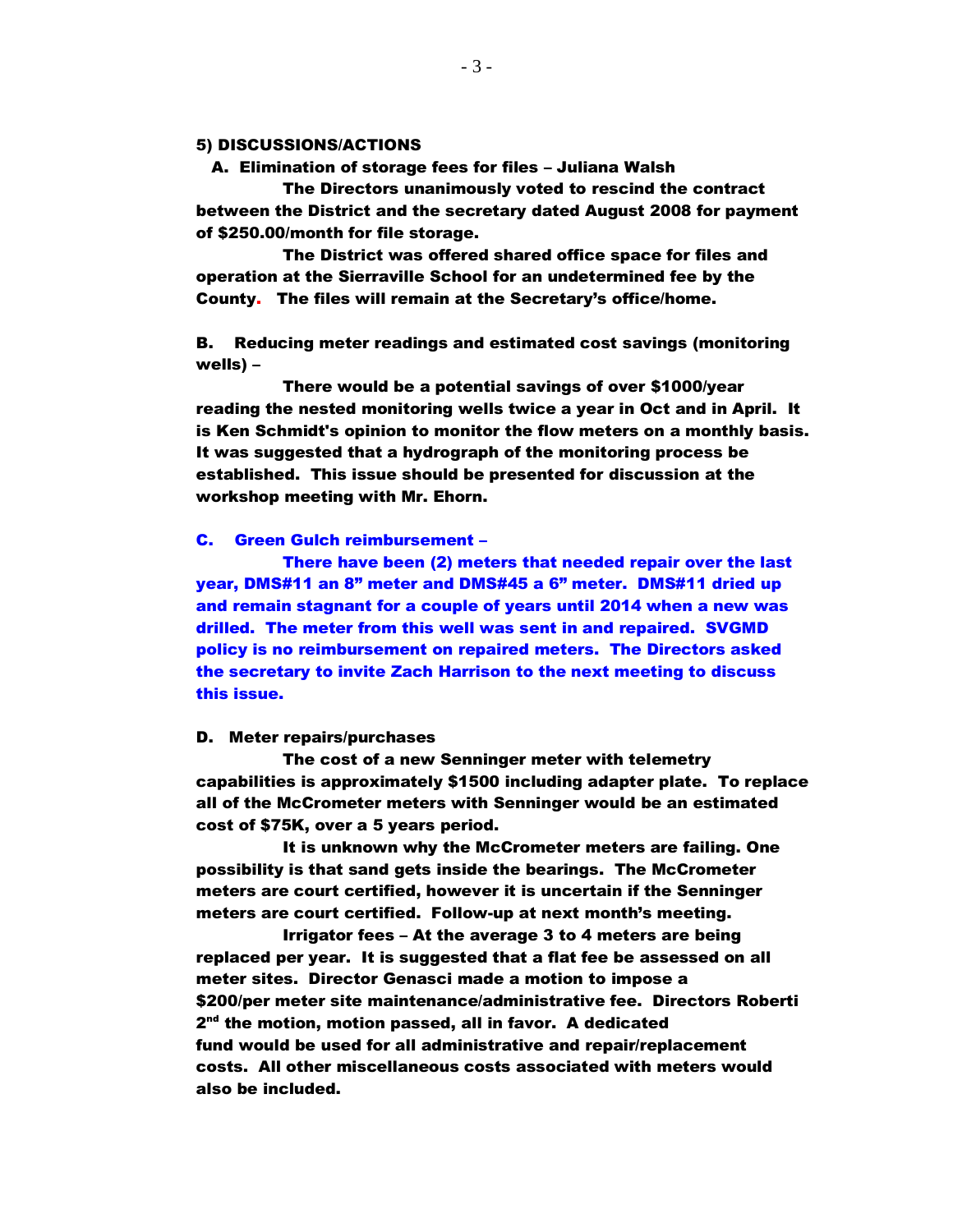There was no action on purchasing a spare meter.

E. Plumas County parcel fees – Kristi Jamason presented her findings on the errors/omissions on the Plumas County parcel fees FY16. (copy on file)

Further discussion regarding how the Board chooses to implement credits and debits for these overcharges and undercharges will be carried over to next month's meeting. The Joint Powers Agreement (JPA) and the District's By-laws will be scanned and emailed to all the Directors for perusal relating to this issue. County Counsels will also be contacted. Director Roen pointed out that County Counsel said that the fees are still due and payable even though there were errors in billing. Director Genasci made a motion to include this discussion at next month's meeting as it relates to the next fiscal year's assessments. The motion was 2<sup>nd</sup>, motion passed, all in favor.

Fees are assessed for fire districts but not for cemetery districts.

Fees for potions of parcels that span the District have been Identified and included in the analysis.

### F. 218 Election Process and Cost –

The Finance Committee decided to raise the direct charges fees and go forward with the 218 election process. The details of this process will include the advice of County Counsel and the Assessor's office in Sierra County where the 218 election process was recently administered.

Director Roen forwarded a copy of the Sierra County Board of Supervisors Resolution No. 2015-061 pertaining to Solid Waste Fees for FY 15-16 to be used as an example.

G. Schedule Special Budget Meeting –

It was decided that a special budget meeting should be scheduled but not until after the workshop with Mr. Ehorn and DWR staff.

The focus of this special meeting would be for discussing the budget exclusively and not be a regular board of directors meeting.

- 5) CORRESPONDENCE The secretary read the emails she has received for District business to the Directors. Copy on file.
- 6) CASH BALANCE & FINANCIAL SUMMARY The secretary presented the Financial Summary to the Directors. CB 2/4/16 \$9,989.82.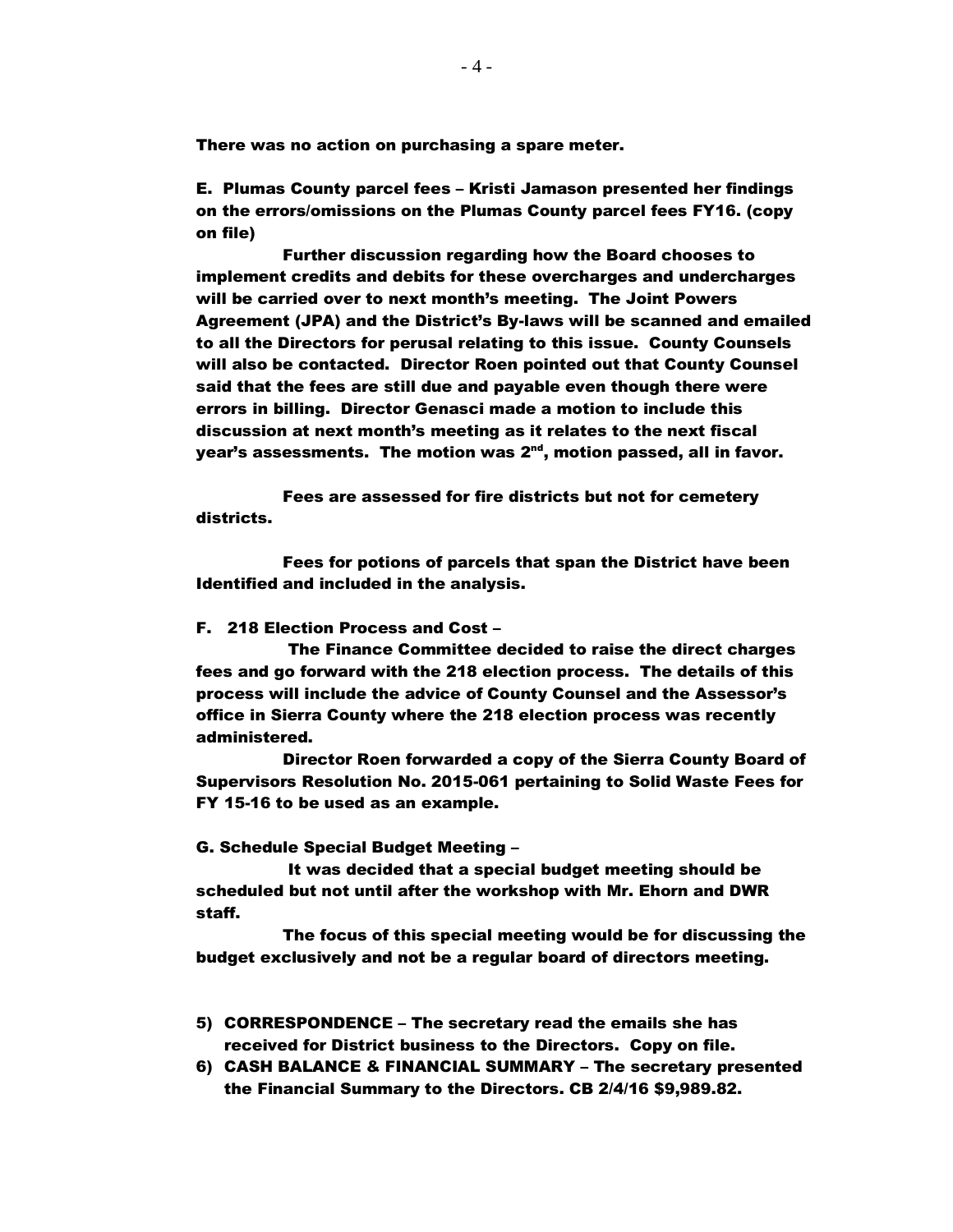| <b>Bills to be paid:</b>        |            |
|---------------------------------|------------|
| AT&T                            | \$114.72   |
| <b>Downey Brand</b>             | \$220.00   |
| <b>AFCO (General Liability)</b> | \$677.60   |
| Wages                           |            |
| <b>Secretary</b>                | \$1,093.86 |
| <b>FICA/Med/OASDI</b>           | \$83.70    |
| Total                           | \$2,189.28 |

Chairman Grandi requested a "running balance" worksheet to be used, on going, in lieu of the present format. The secretary will format a running balance worksheet to be presented at all future meetings.

### 7) AGENDA ITEMS FOR NEXT MEETING ON 3/14/16

GSA Formation Prop 218 election raising direct charges Plumas County parcel fee overcharges/undercharges Technical Report Safe Yield data Financial Audit Report Special Budget meeting Senninger meter court certified status Reduction in meter readings Historical financial analysis Green Gulch meter repair reimbursement

## CLOSED SESSION EMPLOYEE EVALUATION The Directors denied a raise in the secretary's salary.

### 8) ADJOURNMENT

Chairman Grandi adjourned the meeting at 9:54PM.